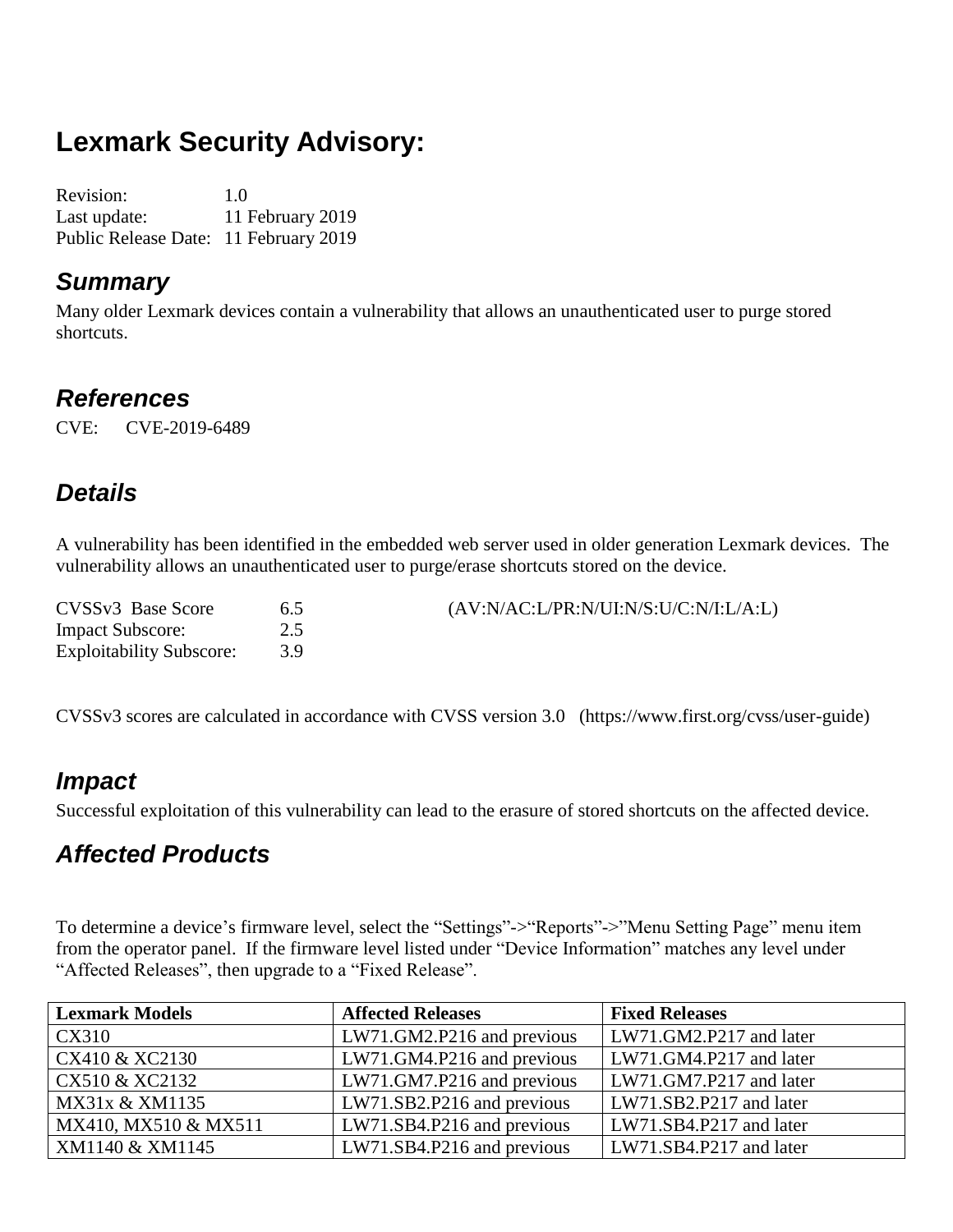| MX610 & MX611   | LW71.SB7.P216 and previous | LW71.SB7.P217 and later |
|-----------------|----------------------------|-------------------------|
| XM3150          | LW71.SB7.P216 and previous | LW71.SB7.P217 and later |
| MX71x           | LW71.TU.P216 and previous  | LW71.TU.P217 and later  |
| MX81x           | LW71.TU.P216 and previous  | LW71.TU.P217 and later  |
| XM51xx & XM71xx | LW71.TU.P216 and previous  | LW71.TU.P217 and later  |
| MX91x & XM91x   | LW71.MG.P216 and previous  | LW71.MG.P217 and later  |
| MX6500e         | LW71.JD.P216 and previous  | LW71.JD.P217 and later  |
| X548 & XS548    | LHS60.VK.P682 and previous | LHS60.VK.P683 and later |
| X74x & XS748    | LHS60.NY.P682 and previous | LHS60.NY.P683 and later |
| X792 & XS79x    | LHS60.MR.P682 and previous | LHS60.MR.P683 and later |
| X925 & XS925    | LHS60.HK.P682 and previous | LHS60.HK.P683 and later |
| X95x & XS95x    | LHS60.TQ.P682 and previous | LHS60.TQ.P683 and later |
| 6500e           | LHS60.JR.P809 and previous | LHS60.JR.P810 and later |
| X46x            | LR.BS.P809 and previous    | LR.BS.P810 and later    |
| X65x            | LR.MN.P809 and previous    | LR.MN.P810 and later    |
| X73x            | LR.FL.P809 and previous    | LR.FL.P810 and later    |
| X86x            | LP.SP.P809 and previous    | LP.SP.P810 and later    |

### *Obtaining Updated Software*

To obtain firmware that resolves this issue or if you have special code, please contact Lexmark's Technical Support Center at [http://support.lexmark.com](http://support.lexmark.com/) to find your local support center.

## *Workarounds*

Lexmark recommends a firmware update if your device has affected firmware.

### *Exploitation and Public Announcements*

Lexmark is not aware of any malicious use against Lexmark products of the vulnerability described in this advisory.

Lexmark would like to thank Matthew Lichtenberger of Apple for bringing this to our attention.

### *Status of this Notice:*

THIS DOCUMENT IS PROVIDED ON AN "AS IS" BASIS AND IS PROVIDED WITHOUT ANY EXPRESS OR IMPLIED GUARANTEE OR WARRANTY WHATSOEVER, INCLUDING BUT NOT LIMITED TO THE WARRANTIES OF MERCHANTABILITY AND FITNESS FOR A PARTICULAR USE OR PURPOSE. LEXMARK RESERVES THE RIGHT TO CHANGE OR UPDATE THIS DOCUMENT AT ANY TIME.

## *Distribution*

This advisory is posted on Lexmark's web site at<http://support.lexmark.com/alerts> Future updates to this document will be posted on Lexmark's web site at the same location.

## *Revision History*